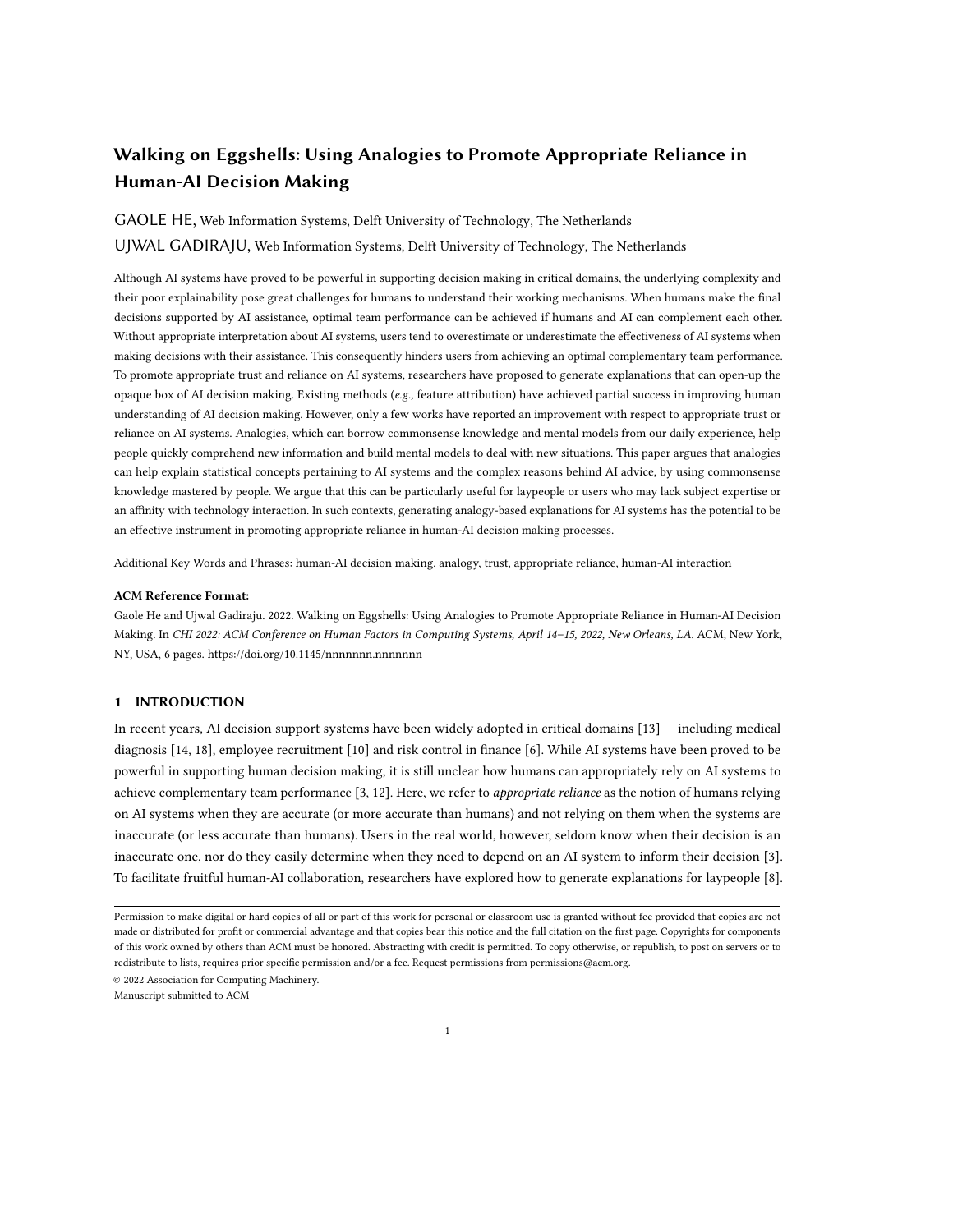Their results show that both interactive explanations and "whitebox" explanations (i.e., that show the inner workings of an algorithm) can improve users' comprehension.

In practice, it is common that laypeople do not have enough expertise in both AI systems and the application domain. To bridge such a knowledge gap, explanations can be provided to explain AI systems and domain-specific patterns. Designed under different principles, explanations can be tailored to specific audiences. To promote appropriate reliance on AI systems for laypeople, we need explanations which are characterized by both comprehensibility and a reasonable cognitive load. On the one hand, comprehension forms the basis for users to construct mental models about model behavior and performance. A mental model is "a hypothesis about the explained event's history, specifically in a way which can generalize to other events" [\[19\]](#page-5-6). In general, laypeople can seldom understand statistical concepts and working mechanisms of AI systems, which are typically far beyond their knowledge. Thus, explanations should be simple enough to comprehend (*i.e.*, only requiring commonsense knowledge to fully understand). On the other hand, if the explanations impose a large cognitive load on users, users may give up considering the appropriateness of relying on AI systems. As a result, users tend to perform more randomly and show inappropriate patterns of reliance (over-reliance and under-reliance) with a higher probability [\[5,](#page-4-3) [28\]](#page-5-7).

An analogy can be interpreted as a structural mapping of a target domain that is to be clarified, onto a source domain which the recipient of the analogy is more familiar with [\[16,](#page-5-8) [17\]](#page-5-9). The aim is to facilitate inferences about the target domain by allowing the recipient of the analogy to make them in the source domain, and then map them back onto the target domain. This clarification of the target domain only works if the mapping between the two is sufficiently accurate regarding the features of the target domain that are meant to be elucidated by the analogy. As a simple example, one might elucidate the urgency of filling a job vacancy by saying 'it is as urgent as ants in a hot pan.' As the recipient is likely to know that ants would feel an elevated urgency in a hot pan, such an inference on the target domain can result in an understanding that filling the vacancy is extremely urgent. Similarly, one might elucidate how dangerous a job is by saying 'it is like treading on thin ice.' As the recipient is likely to know that treading on thin ice can be dangerous, an inference on the target domain can be drawn such that the relevant job can also be dangerous. With analogical inference, users can interpret new information with familiar concepts. Furthermore, such an analogy can also borrow the mental models of users from their experience of dealing with familiar concepts to reduce their cognitive load. Thus, we argue that analogies can satisfy the comprehensibility needs of laypeople without adversely increasing their cognitive load.

In this work, we make a case for using analogies to explain AI systems and help laypeople collaborate with AI decision support systems more effectively. We argue that analogy-based explanations promise to be an effective avenue to promote appropriate reliance on AI systems, and synthesize promising directions for further research.

## <span id="page-1-0"></span>2 USAGE AND RATIONALE

Analogies can be used to elucidate statistical concepts pertaining to AI systems and explain the causality behind their decision making process. Prior works have partially supported such usage of analogies. With analogy-based explanations, humans can draw inferences from their existing knowledge and experience to aid their understanding of AI systems [\[7\]](#page-4-4). Such inference reduces the cognitive load of users, and also helps build appropriate mental models for reliance on AI systems [\[25\]](#page-5-10). Figure [1](#page-2-0) illustrates how analogy-based explanations help interpret the statistical concepts and causally explain AI system behavior for users.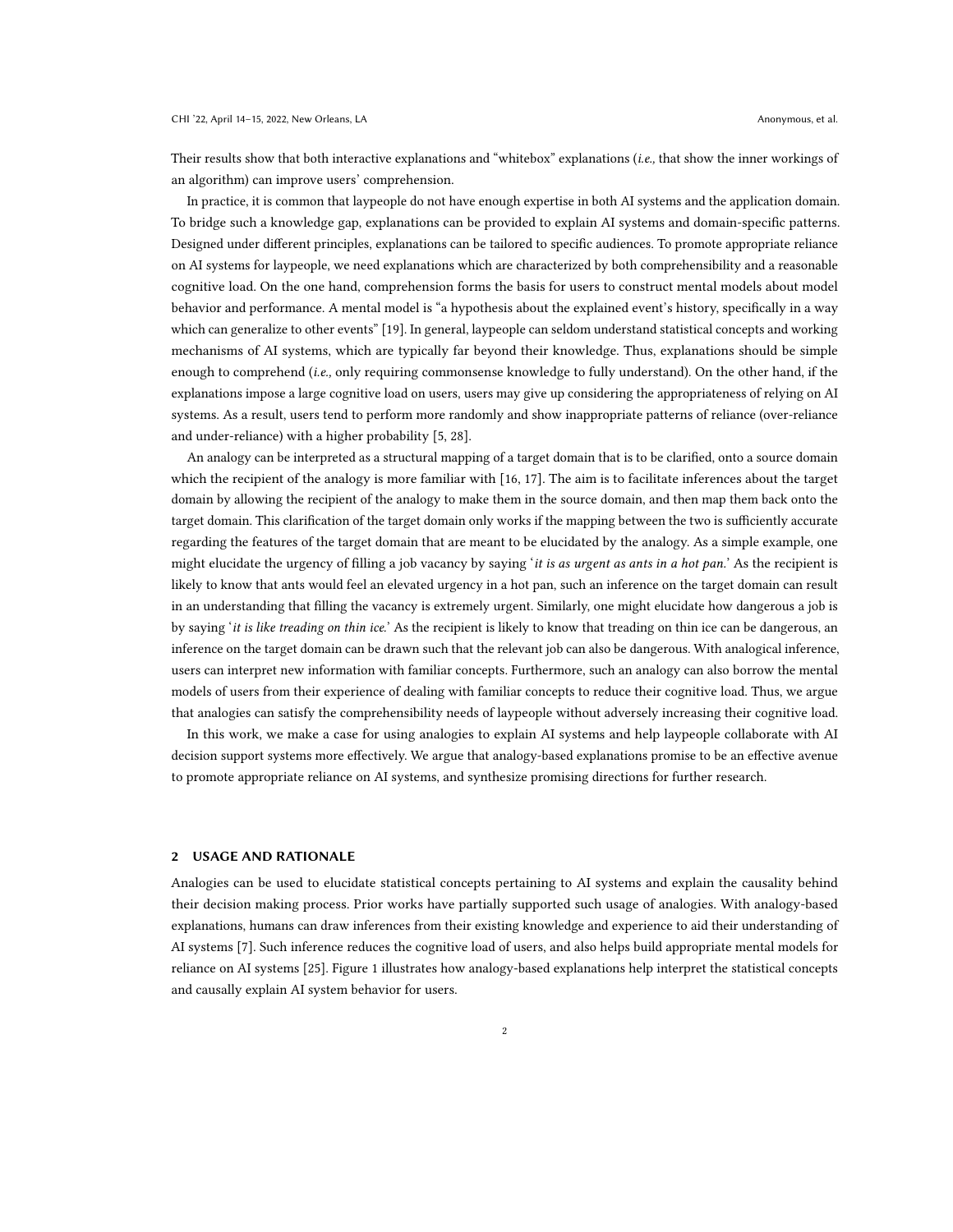#### <span id="page-2-0"></span>Walking on Eggshells: Using Analogies to Promote Appropriate Reliance in Human-AI Decision Making CHI '22, April 14–15, 2022, New Orleans, LA



Fig. 1. This illustration presents our understanding of the working mechanism of analogy-based explanations on statistical concepts (e.g., global accuracy) and the overall behavior of AI systems. The orange colours represent elements in a user's everyday observations and their constantly evolving mental model of the world, based on their experiences of the world. The blue colours represent elements pertaining to interactions and experiences with AI systems. In general, people build a powerful mental model of the world to interpret observations in daily situations. Along with interpreting more observations of the world, such mental models get updated. With the aid of analogical inference, people may build up a new mental model of an AI system based on their existing mental model of the world. They can interpret AI systems and update both mental models after that.

## 2.1 Elucidating Statistical Concepts

When users make decisions under the support of AI systems, there are many statistical concepts to elucidate (e.g., system performance and potential impact).

Local confidence scores and global performance measures are widely used to assess system performance. Most machine learning models are trained, tuned and evaluated with training, development and test set respectively. To assess the global performance, evaluation metrics (e.g., accuracy, NDCG [\[20\]](#page-5-11)) on the test set are always reported along with AI systems. While such evaluation metrics are widely used by researchers and developers, laypeople may have difficulty in understanding them to build mental models [\[2\]](#page-4-5) of system performance. Without a proper mental model about AI systems, laypeople may feel confused about AI systems and even be misled to make mistakes on cases that they are capable of dealing with. As a result, they may overestimate or underestimate AI systems' effectiveness [\[2\]](#page-4-5), which in turn can hinder them from relying on AI systems appropriately when making decisions. For example, laypeople may find it difficult to interpret how often they should rely on AI systems when presented with system accuracy or other performance metrics [\[26\]](#page-5-12). However, most of laypeople should be familiar with weather forecasts. When leveraging such an analogy to explain the system accuracy, for instance, "the AI system is as accurate as a 5-day weather forecast", laypeople can leverage their mental model of weather forecasts to inform their reliance on the AI system. Similar to global performance measures, users rely on local confidence scores to assess AI system trustworthiness locally (i.e., at the level of each decision). In some high-stake decision scenarios (e.g., recruitment, loan), it is very important to ensure human decision makers are aware of the risks behind each decision. In prior works, analogies have been found to be effective tools to improve risk perception [\[4\]](#page-4-6) and help patients understand medical statistical concepts ( $e.g.,$  effectiveness of preventive medical treatments) [\[15\]](#page-5-13).

Analogies can also be used to illustrate the potential impact of AI systems, such as fairness, strengths and weaknesses. The accurate description of such abstract and complex concepts, for example statistical data distribution shifts [\[9\]](#page-5-14), goes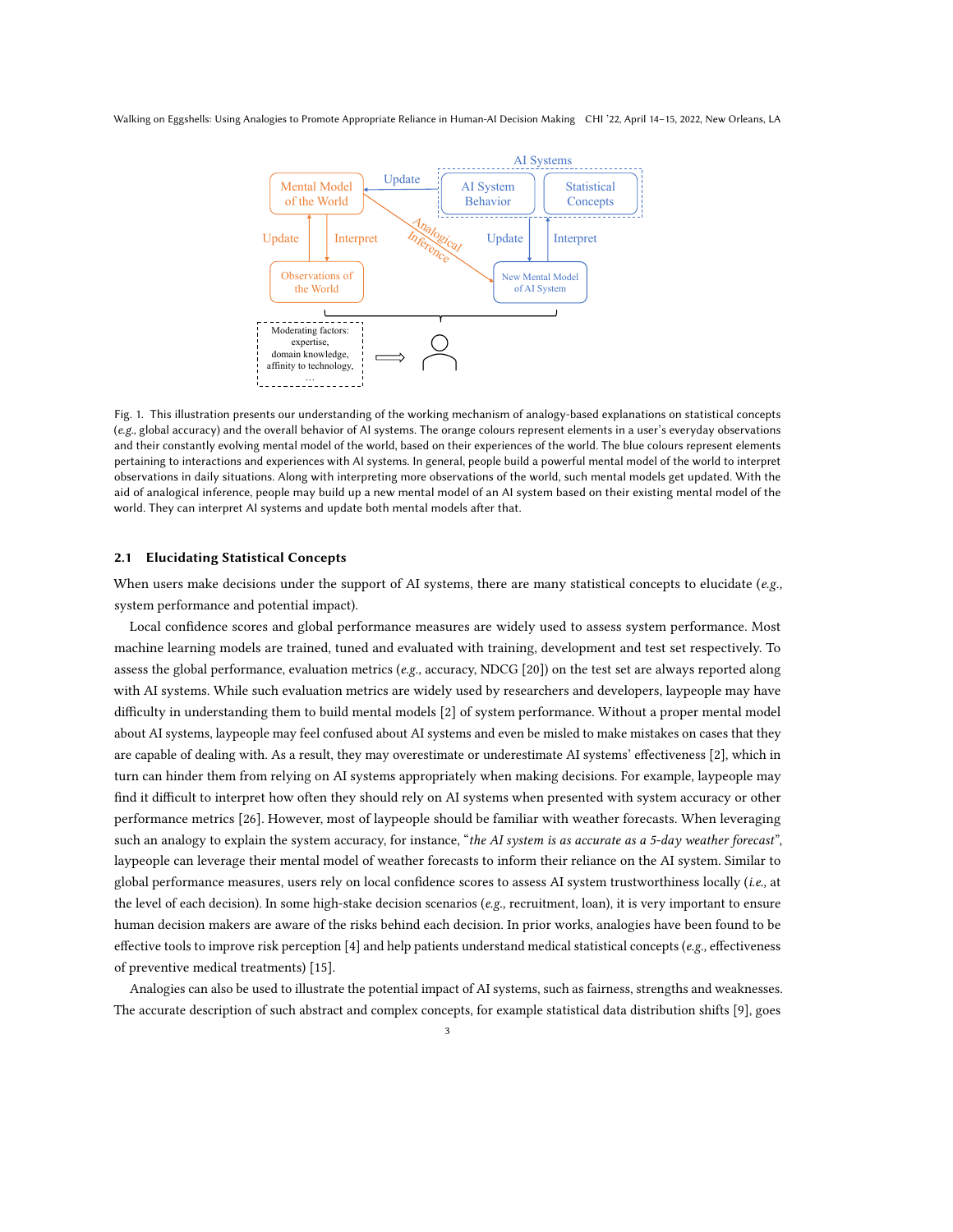beyond the general know-how of laypeople. Although laypeople may find it difficult to easily understand such niche concepts, they master commonsense knowledge and build mental models to deal with everyday concepts that surround us. If some everyday concepts (e.g., the dynamics of visitor numbers in different seasons, or the menu at a vegetarian restaurant) share similar properties with target concepts of AI systems (i.e., data distribution shifts), laypeople can understand that AI systems can not deal with out-of-distribution data samples just like a restaurant may not be able to provide a dish out of the menu. In this sense, analogies can provide a vivid understanding drawn from commonsense knowledge and mental models of dealing with daily concepts.

## 2.2 Explaining Causality of AI Behaviors

To illustrate the causality behind AI decision behaviors, the explainable artificial intelligence (XAI) community has put great efforts into model-agnostic approaches, like SHAP [\[21\]](#page-5-15) and LIME [\[24\]](#page-5-16), which show salient parts of input as explanations. Prior works have leveraged such approaches to compare and contrast AI system behavior with human understanding of different tasks [\[22,](#page-5-17) [27\]](#page-5-18). However, it still requires some domain expertise to connect such salient parts of input and understand AI decision making processes. Analogies can provide concepts and relations that laypeople are familiar with to bridge such expertise gaps and aid understanding. In this sense, analogies can be a potentially powerful instrument to help laypeople understand AI decision making processes and rely on AI systems appropriately. For example, in loan approval tasks, consider a case where an explanation for a decision highlights the following features corresponding to a loan applicant – [age: 48, salary: 2000 USD per month, owner of a large house in an urban area, and having no credit history]. However, laypeople may still feel confused to connect such highlighted features to a decision of rejection. In such a context, an analogy-based explanation that reads as follows can be effective — "It is strange that the applicant of age 48 has a large house in an urban area. According to their salary, they cannot afford such a house without any credit history. It is like finding one who never received any formal education solving an extremely complex and world famous puzzle in mathematics."

Following the theory of mind literature, Jacovi et al. [\[19\]](#page-5-6) establish a framework to describe the concrete information that humans comprehend from explanations. They argued that effective explanations should be coherent and complete to establish a coherent mental model. While it is hard to build a new coherent mental model, analogies may be a practical and effective way to borrow mental models in dealing with similar contexts from experience.

#### 3 DISCUSSION

To our knowledge, analogies can play an important role for laypeople to understand complex AI systems. For statistical concepts (e.g., global accuracy, local confidence score, impact of AI systems), analogies can improve risk perception and aid understanding. For local decision behaviors, analogies are able to translate complex causality behind AI advice into commonsense interplay mastered by laypeople through their real-world experiences. Besides improving understanding of statistical concepts or complex causality, analogies also reduce users' cognitive load [\[25\]](#page-5-10), which creates a friendly environment for humans to collaborate with AI systems. Furthermore, it contributes to building up coherent and complete mental models to deal with AI systems efficiently from experience [\[1\]](#page-4-7). Such functionalities make analogy a potentially powerful method to promote appropriate reliance for laypeople or users lacking domain expertise, while interacting with AI systems.

It is important to also consider the limitations of using analogies to improve appropriate reliance. To ensure that analogies are beneficial to both enhancing understanding and reliance behaviors, there are two prerequisites: (1) the source domain of analogy-based explanation should be able to characterize the target domain (e.g., statistical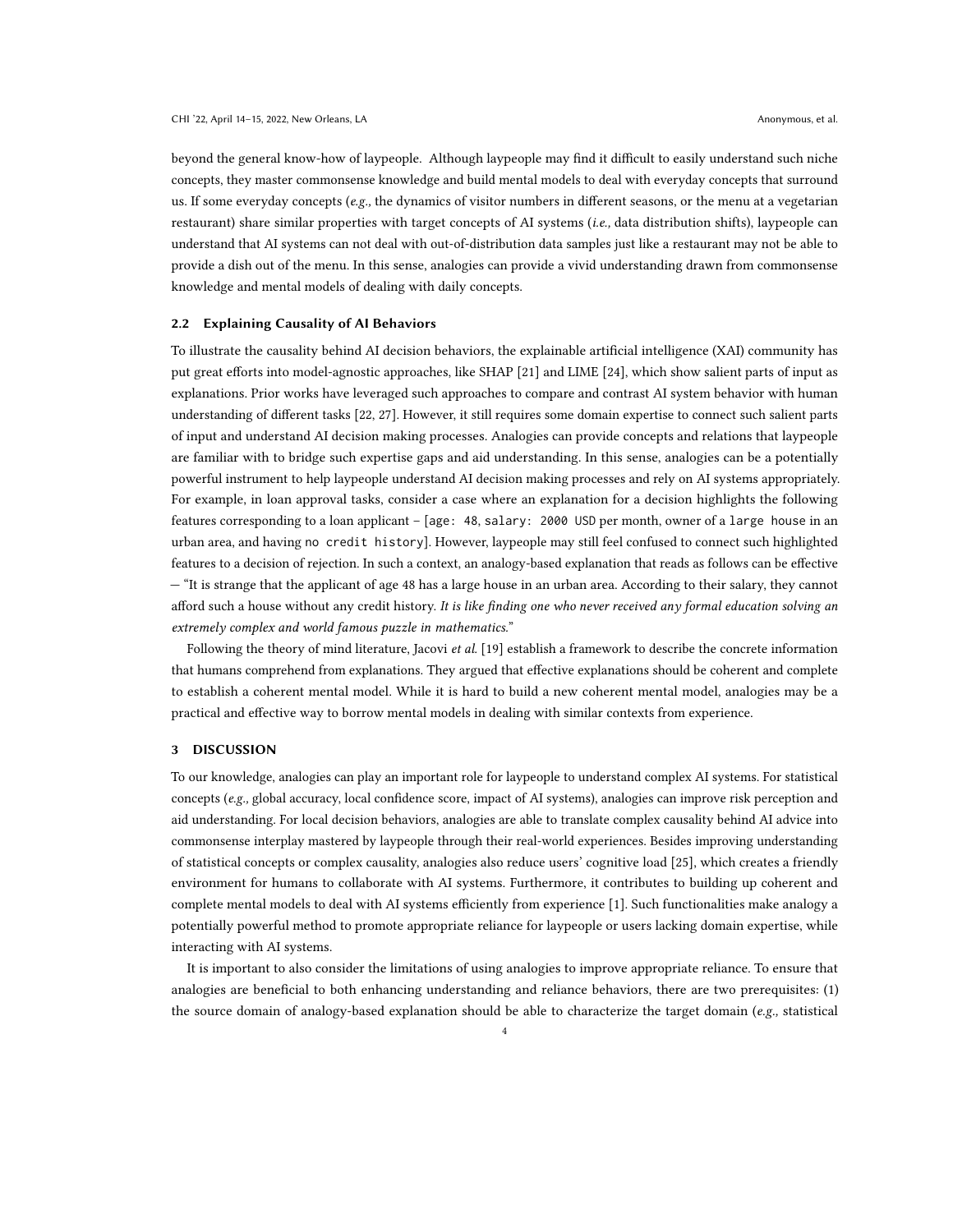Walking on Eggshells: Using Analogies to Promote Appropriate Reliance in Human-AI Decision Making CHI '22, April 14–15, 2022, New Orleans, LA

concepts) [\[16\]](#page-5-8), and (2) users should be familiar with the source domain [\[11\]](#page-5-19) and not be biased with respect to it [\[23\]](#page-5-20). If the source (analogy) domain cannot faithfully capture the characteristics of the target domain, analogies provide misleading information which hinders appropriate reliance. Suppose users were provided with an analogy-based explanations which goes against their belief or preference, it is inevitable to generate biased decision behaviors and negative feedback. In the use cases we considered (cf. Section [2\)](#page-1-0), users are not good at understanding statistical concepts of AI systems and the causality that drives the behavior of AI systems. If the task is easy enough to comprehend for laypeople, using analogies may not work as expected – as opposed to enhancing users' understanding and reducing their cognitive load, they may only serve to increase the cognitive load without effecting users' understanding. Despite these limitations that can constrain the usage of analogies, utilizing analogies to promote appropriate reliance is supported by theories and observations from existing works, and we argue that this line of research deserves further exploration.

## 4 OPEN RESEARCH QUESTIONS

We should consider how user factors ( $e.g.,$  preference, familiarity, experience) and task factors ( $e.g.,$  complexity, expertise requirement) can affect how humans perceive the role of analogies in interpreting AI systems. There are several promising research directions for the imminent future, that can help us understand and explore the extent to which analogies can be used as an instrument to promote appropriate reliance on AI systems in the context of human-AI decision making. We aim to tackle these research gaps through empirical work, and present a brief synthesis below:

- How can user factors and task factors affect the perception of analogy-based explanations? Do these lead to biased decision making processes?
- How can we find appropriate commonsense source domains (i.e., everyday concepts that users are familiar with) to explain the target domain *(i.e.*, statistical concepts or causality)?
- How can we efficiently generate analogy-based explanations? Can we use human-in-the-loop approaches to improve the quality of analogies thus generated?
- How can we leverage analogy-based explanations to achieve personalization and promote appropriate reliance in human-AI interaction?

#### REFERENCES

- <span id="page-4-7"></span>[1] Michael Stuart Arnold. 1996. Teaching a scientific mental model, a case study: Using analogy to construct a model of thermal processes. (1996).
- <span id="page-4-5"></span>[2] Gagan Bansal, Besmira Nushi, Ece Kamar, Walter S Lasecki, Daniel S Weld, and Eric Horvitz. 2019. Beyond accuracy: The role of mental models in human-AI team performance. In Proceedings of the AAAI Conference on Human Computation and Crowdsourcing, Vol. 7. 2-11.
- <span id="page-4-1"></span>[3] Gagan Bansal, Tongshuang Wu, Joyce Zhou, Raymond Fok, Besmira Nushi, Ece Kamar, Marco Tulio Ribeiro, and Daniel Weld. 2021. Does the whole exceed its parts? the effect of ai explanations on complementary team performance. In Proceedings of the 2021 CHI Conference on Human Factors in Computing Systems. 1–16.
- <span id="page-4-6"></span>[4] Elisa Barilli, Lucia Savadori, Stefania Pighin, Sara Bonalumi, Augusto Ferrari, Maurizio Ferrari, and Laura Cremonesi. 2010. From chance to choice: The use of a verbal analogy in the communication of risk. Health, Risk & Society 12, 6 (2010), 546-559.
- <span id="page-4-3"></span>[5] Tad T Brunyé, Shaina B Martis, and Holly A Taylor. 2018. Cognitive load during route selection increases reliance on spatial heuristics. Quarterly Journal of Experimental Psychology 71, 5 (2018), 1045–1056.
- <span id="page-4-0"></span>[6] Longbing Cao. 2022. AI in Finance: Challenges, Techniques, and Opportunities. ACM Computing Surveys (CSUR) 55, 3 (2022), 1–38.
- <span id="page-4-4"></span>[7] Jaime G Carbonell. 1983. Learning by analogy: Formulating and generalizing plans from past experience. In Machine learning. Springer, 137–161.
- <span id="page-4-2"></span>[8] Hao Fei Cheng, Ruotong Wang, Zheng Zhang, Fiona O'Connell, Terrance Gray, F. Maxwell Harper, and Haiyi Zhu. 2019. Explaining Decision-Making Algorithms through UI: Strategies to Help Non-Expert Stakeholders. In Proceedings of the 2019 CHI Conference on Human Factors in Computing Systems, CHI 2019, Glasgow, Scotland, UK, May 04-09, 2019, Stephen A. Brewster, Geraldine Fitzpatrick, Anna L. Cox, and Vassilis Kostakos (Eds.). ACM, 559.